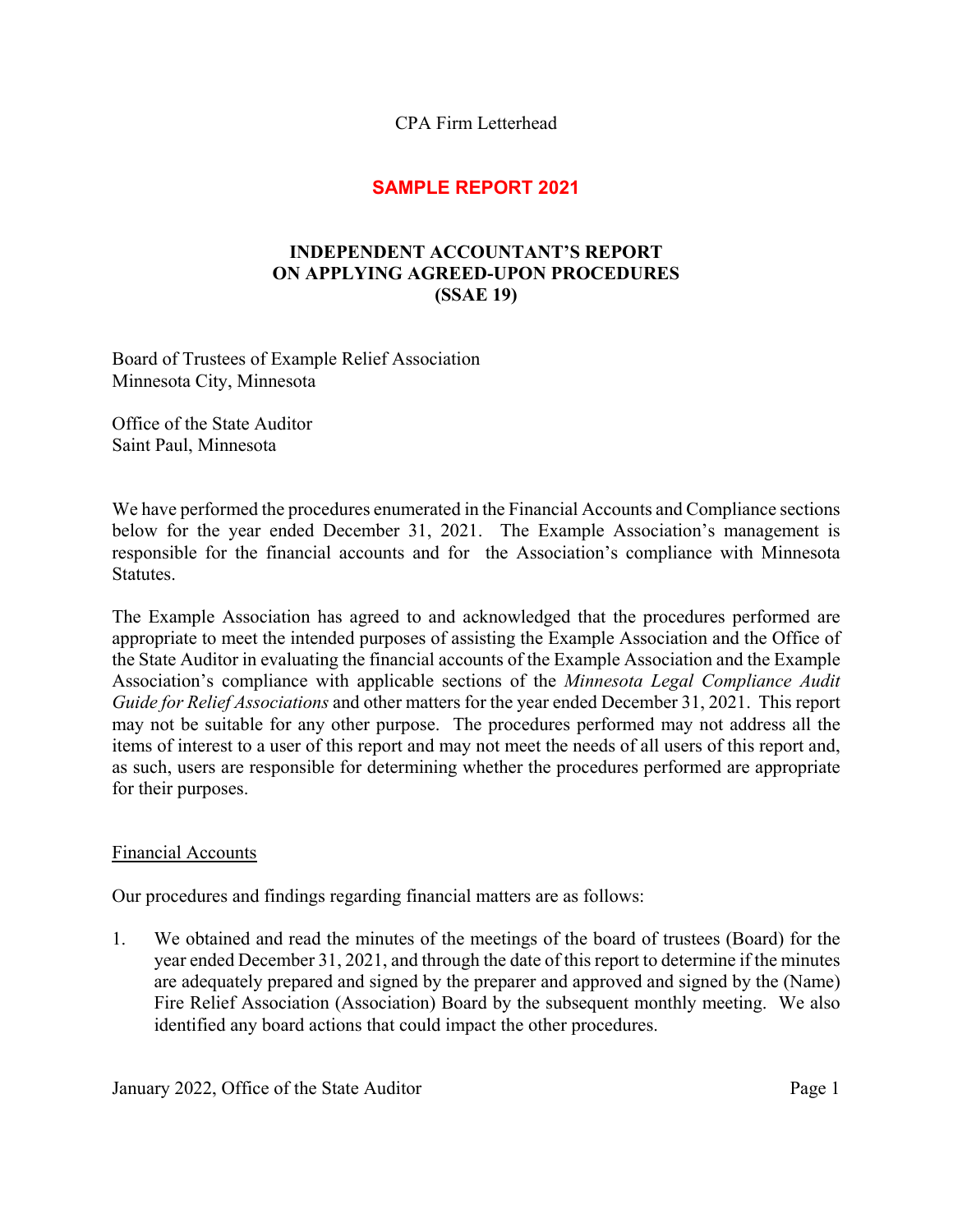We found that staff has not completed the minutes for the final three months, and the Board has not approved the final five months of 2021.

2. We obtained and read the current bylaws and any additional pertinent information of the Association to gain an understanding of how the Association is intended to operate.

 We found that the Association has not amended its bylaws to reflect a benefit level change approved and ratified in June of 2021.

3. We inquired of the Association's management about whether they have assessed whether the Association's internal controls are adequate enough to prevent or detect errors or fraud or that internal controls are in place to mitigate the risk. We inspected the provided documentation of that risk assessment.

The Board has not completed documentation of its internal control procedures and its risk assessment of internal controls.

4. We inquired about the procedures and observed the records used to account for the Association's receipts and disbursements.

We determined such procedures and records are adequate for reporting the receipt and disbursement activities of the Example Association.

5. We obtained the bank account reconciliations for the year to determine that they are being performed within 15 days after the bank statement end date and that all bank and investment statements for the fiscal year are complete and on-hand. We inspected a haphazardly selected sample of 3 monthly bank reconciliations for 2021 to determine whether they had been reviewed and signed off on by a Board member.

No exceptions were found as a result of applying the procedure.

6. We mathematically recomputed two bank reconciliations and agreed the resultant cash balances per the bank to the respective general ledger account balances.

No exceptions were found as a result of applying the procedure.

7. We randomly selected a sample of 10 disbursements to trace the source document to the disbursements in the general ledger. We determined that the source or payee, amount, reference number, purpose or description, date, and account code agree to source documents and records.

No exceptions were found as a result of applying the procedure.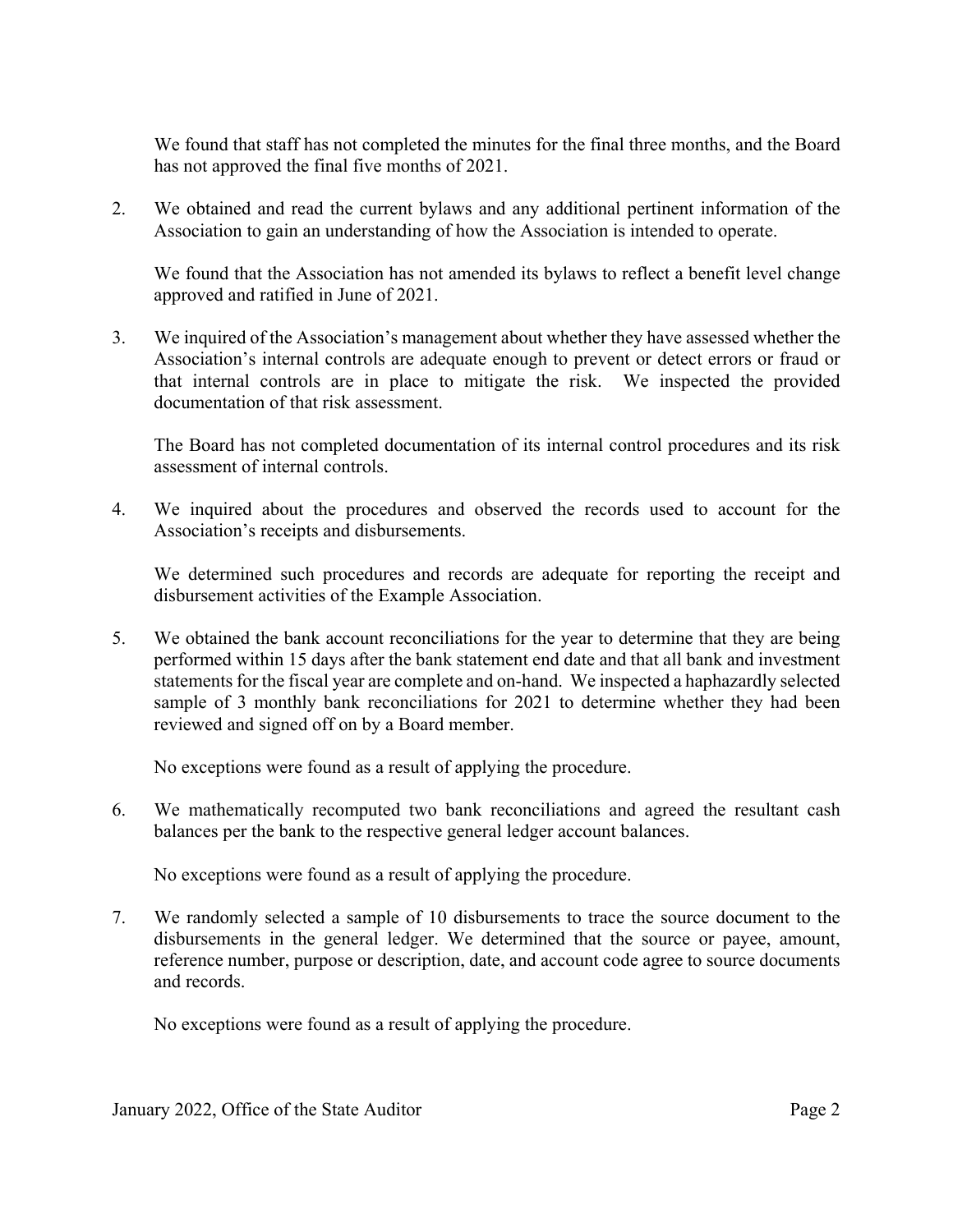8. We inquired of management of how receipts are tracked to determine if receipts journal is complete. We agreed total collections reflected in the receipts journal to cash deposits shown on the bank statement for the month of August.

No exceptions were found as a result of applying the procedure.

9. We confirmed all checking accounts, savings accounts, certificates of deposits and investment accounts on the general ledger as of December 31, 2021, with financial institutions.

The Association's checking account, two savings accounts, and certificates of deposits agree in amount to the confirmations.

10. We compared the Association's receipts and disbursements records to the financial reporting form for accuracy and to determine if any revisions or adjustments are required.

We determined that a \$400 adjustment was required to the fire state aid amount reflected on the Association's financial reporting form.

11. We obtained lists of accounts receivable and payable and compared the lists to receipts and disbursement records of the subsequent year for accuracy and completeness. We also compared the current lists to the prior year's lists looking for any significant variances.

We determined that the Association's accounts receivable needed to be increased by \$1,000 to reflect an outstanding supplemental benefit reimbursement.

12. We agreed that the amount of fire state aid, supplemental state aid, and supplemental benefit reimbursements distributed to the Association for the year ended December 31, 2021 matched amounts reported by the Office of the State Auditor or the Minnesota Department of Revenue.

Fire state aid, supplemental state aid, and supplemental benefit reimbursements were traced and agreed to the Association's records.

13. We determined that the Example Association had non-routine journal entries, such as adjustments or reclassifications, posted to the general ledger. We reviewed significant items for the following attributes: (a) journal entries are reasonable and have supporting documentation; and (b) the Example Association has procedures that require journal entries to be reviewed, and there is evidence the reviews are being performed.

For the five journal entries examined, two did not show evidence of review and approval.

**\* \* \* \* \***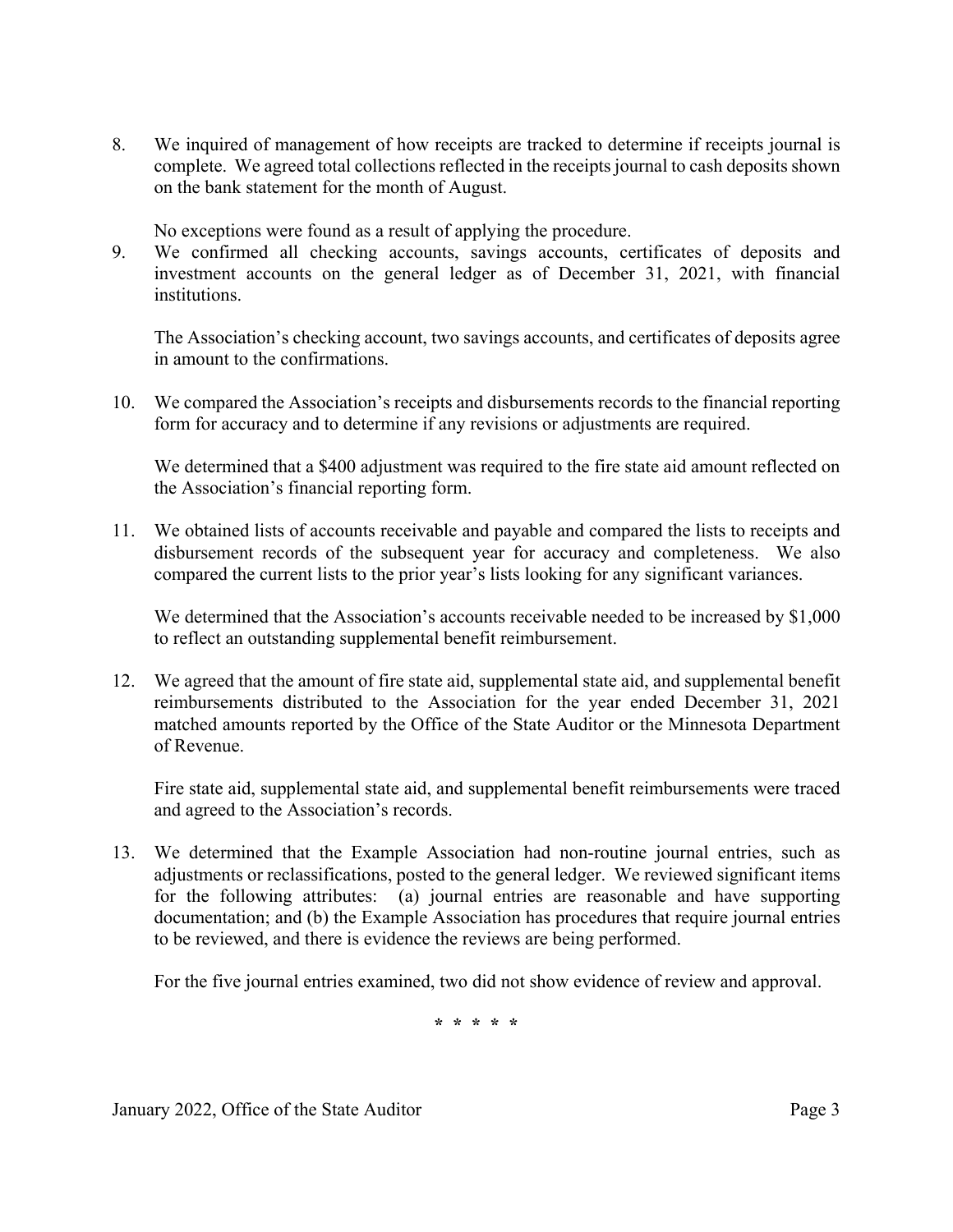## Compliance

Our procedures and findings regarding compliance matters are as follows:

- 1. We confirmed that the Association was current with filing its annual reporting forms to the Office of the State Auditor and that the amounts reported reflect the amounts recorded in the Association's records.
- 2. We inspected and recalculated the bond of the Association's treasurer to assess compliance with Minn. Stat. § 424A.014.

 We determined that the Association's treasurer is bonded in the manner and in the amount required by Minn. Stat. § 424A.014.

3. We traced the amount contributed by the municipality or independent nonprofit firefighting corporation, as applicable, to ensure it was of an amount at least equal to the required minimum municipal obligation.

 We determined that the municipality provided a contribution to the Association in the amount equal to the minimum municipal obligation.

4. We inquired of management whether the Association amended its bylaws during the year and determine whether municipal or independent nonprofit firefighting corporation ratification of the amendment was received if so required because the bylaw amendment would affect the amount of, the manner of payment of, or the conditions for qualification for service pensions or ancillary benefits or disbursements other than allowable administrative expenses.

 We determined that the Association received municipal ratification for the most recent plan amendment.

5. We obtained a list of the Association's special fund assets and inspected that list to determine whether they were invested in compliance with investments allowed by Minn. Stat. § 424A.095.

 We determined that the Association invested its special fund assets solely in investment securities authorized under Minn. Stat. § 424A.095.

6. We selected a haphazardly selected sample of 8 of the Association's special fund administrative expenses to determine whether they are the type of administrative expenses allowed by Minn. Stat. § 424A.05, subd. 3.

 We determined that the sampled items of the Association's special fund administrative expenses were authorized under Minn. Stat. §424A.05, subd. 3.